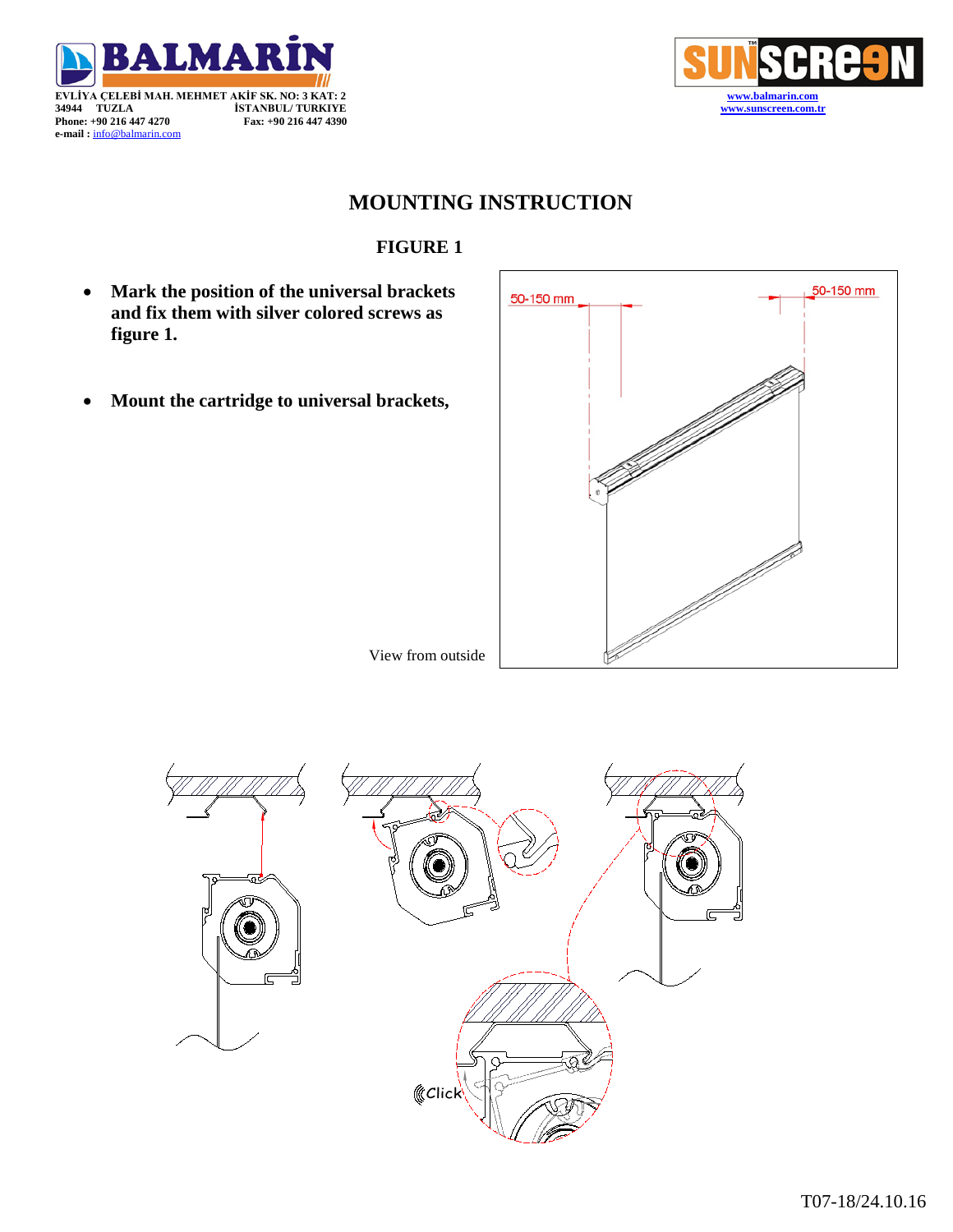

**figure 2.**







View from inside

## **FIGURE 3**

- **Pull down the film and mark the position of the rope fixing and the rope guide as per figure 2 and figure 3. Fix these with small screws(Picture 3),**
- **Fix the Clamcleat in position with black screws as per figure 3(picture 4),**



View from inside